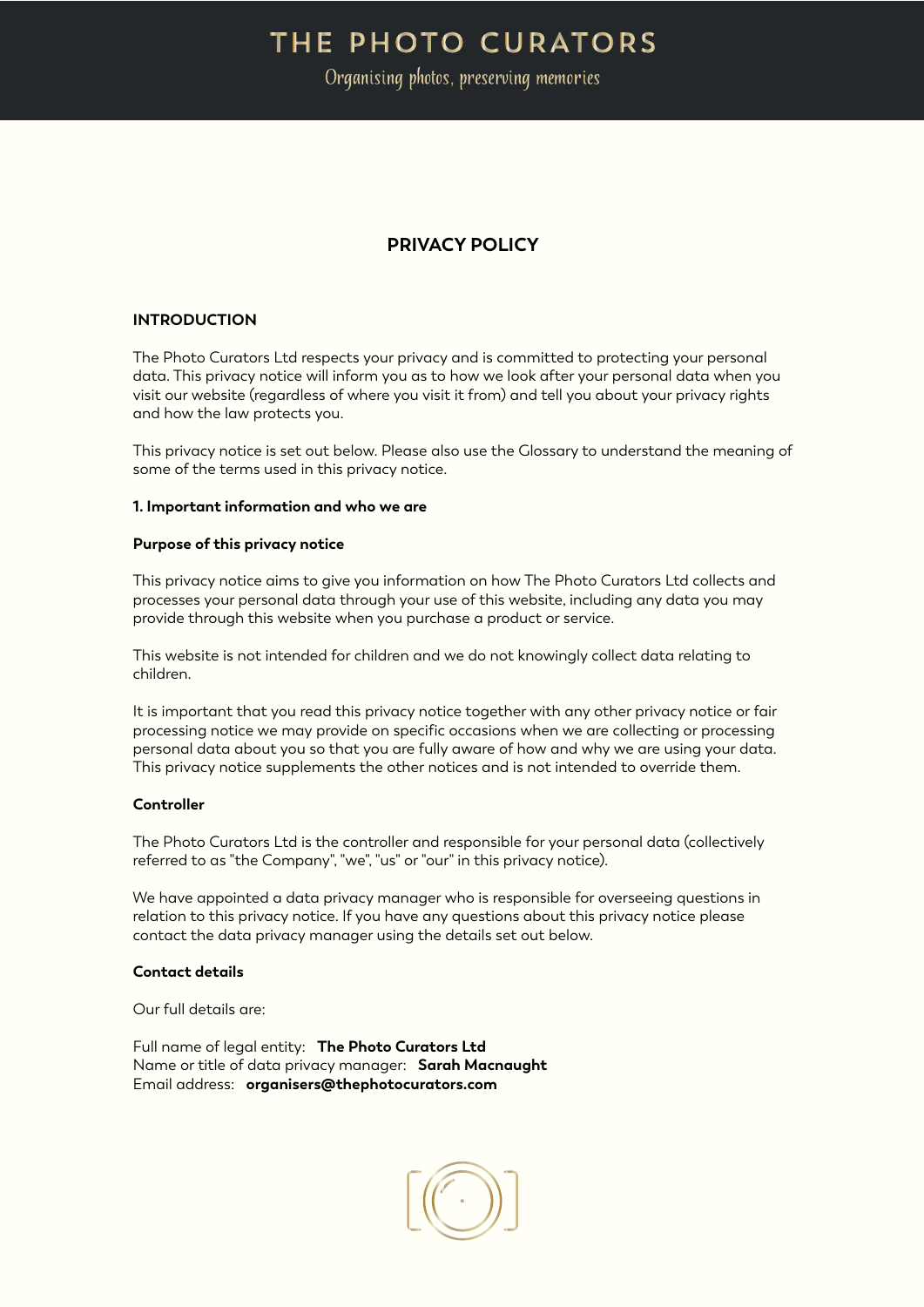Organising photos, preserving memories

You have the right to make a complaint at any time to the Information Commissioner's Office (ICO), the UK supervisory authority for data protection issues (www.ico.org.uk). We would, however, appreciate the chance to deal with your concerns before you approach the ICO so please contact us in the first instance.

### **Changes to the privacy notice and your duty to inform us of changes**

This version was last updated on 1 May 2020.

The data protection law in the UK changed on 25 May 2018.

It is important that the personal data we hold about you is accurate and current. Please keep us informed if your personal data changes during your relationship with us.

### **Third-party links**

This website may include links to third-party websites, plug-ins and applications. Clicking on those links or enabling those connections may allow third parties to collect or share data about you. We do not control these third-party websites and are not responsible for their privacy statements. When you leave our website, we encourage you to read the privacy notice of every website you visit.

#### **2. The data we collect about you**

Personal data, or personal information, means any information about an individual from which that person can be identified. It does not include data where the identity has been removed (anonymous data).

We may collect, use, store and transfer different kinds of personal data about you which we have grouped together follows:

• **Identity Data** includes first name, maiden name, last name, marital status, title, date of birth and gender.

• **Contact Data** includes billing address, email address and telephone numbers.

• **Usage Data** includes information about how you use our website, products and services.

• **Marketing and Communications Data** includes your preferences in receiving marketing from us and our third parties and your communication preferences.

We also collect, use and share **Aggregated Data** such as statistical or demographic data for any purpose. Aggregated Data may be derived from your personal data but is not considered personal data in law as this data does not directly or indirectly reveal your identity. For example, we may aggregate your Usage Data to calculate the percentage of users accessing a specific website feature. However, if we combine or connect Aggregated Data with your personal data so that it can directly or indirectly identify you, we treat the combined data as personal data which will be used in accordance with this privacy notice.

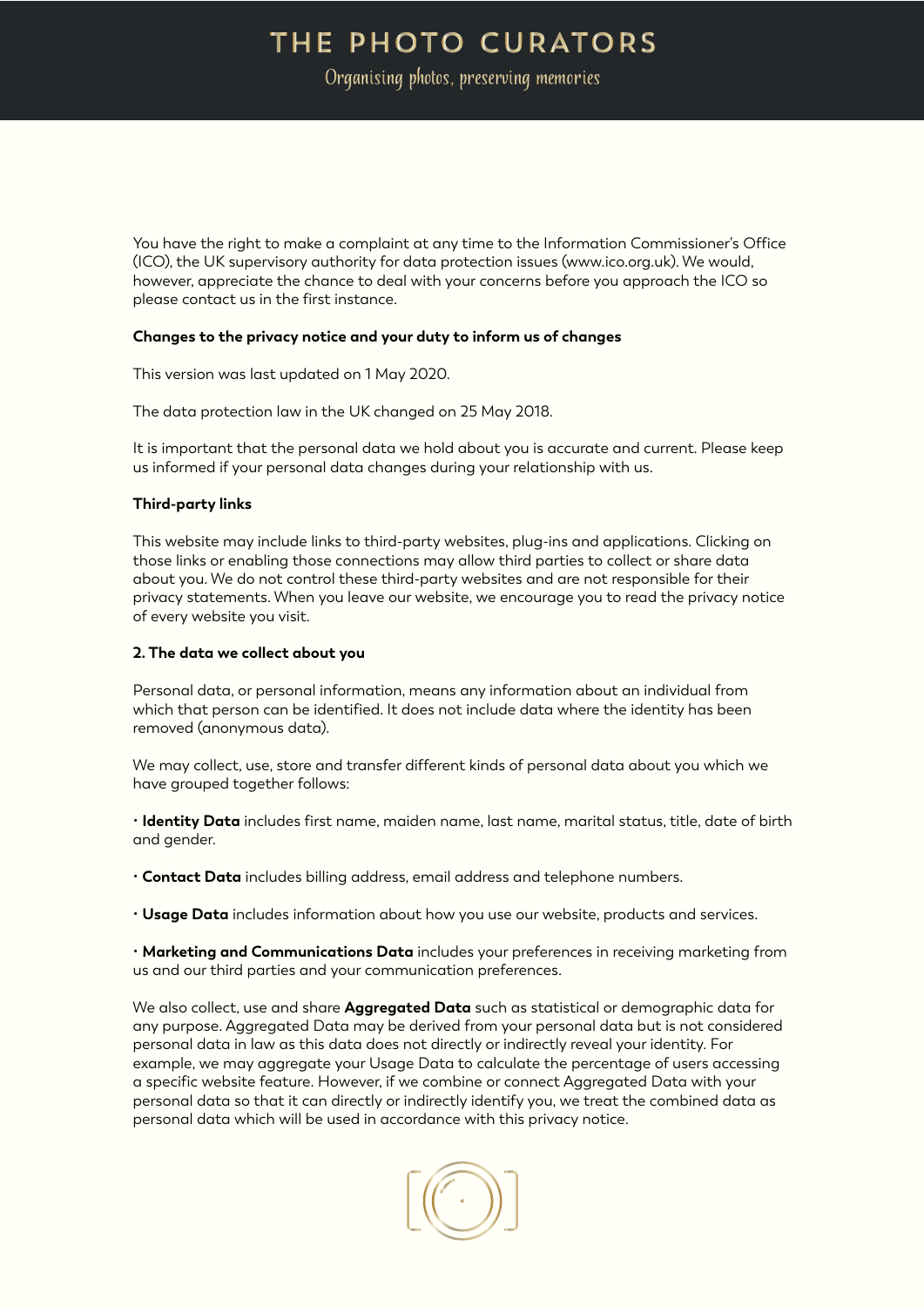Organising photos, preserving memories

We do not collect any **Special Categories of Personal Data** about you (this includes details about your race or ethnicity, religious or philosophical beliefs, sex life, sexual orientation, political opinions, trade union membership, information about your health and genetic and biometric data). Nor do we collect any information about criminal convictions and offences.

# **If you fail to provide personal data**

Where we need to collect personal data by law, or under the terms of a contract we have with you and you fail to provide that data when requested, we may not be able to perform the contract we have or are trying to enter into with you (for example, to provide you with photo management services).

### **3. How is your personal data collected?**

We use different methods to collect data from and about you including through:

**• Direct interactions.** You may give us your Identity and Contact by filling in forms or by corresponding with us by post, phone, email or otherwise. This includes personal data you provide when you

o apply for our products or services;

- o subscribe to our service or publications;
- o request marketing to be sent to you;
- o give us some feedback directly or via a third party survey.

**• Automated technologies or interactions.** As you interact with our website, we may automatically collect Technical Data about your equipment, browsing actions and patterns. We collect this personal data by using cookies and other similar technologies. Please see our **[cookie policy](#page-10-0)** for further details.

**• Third parties or publicly available sources.** We may receive personal data about you from various third parties [and public sources] as set out below:

#### **• Technical Data from the following parties:**

(a) analytics providers (such as Google);

- (b) advertising networks and
- (c) search information providers

**• Identity and Contact Data** from publicly availably sources such as Companies House and the Electoral Register based inside the EU.

### **4. How we use your personal data**

We will only use your personal data when the law allows us to. Most commonly, we will use your personal data in the following circumstances:

• Where we need to perform the contract we are about to enter into or have entered into with you.

• Where it is necessary for our legitimate interests (or those of a third party) and your interests

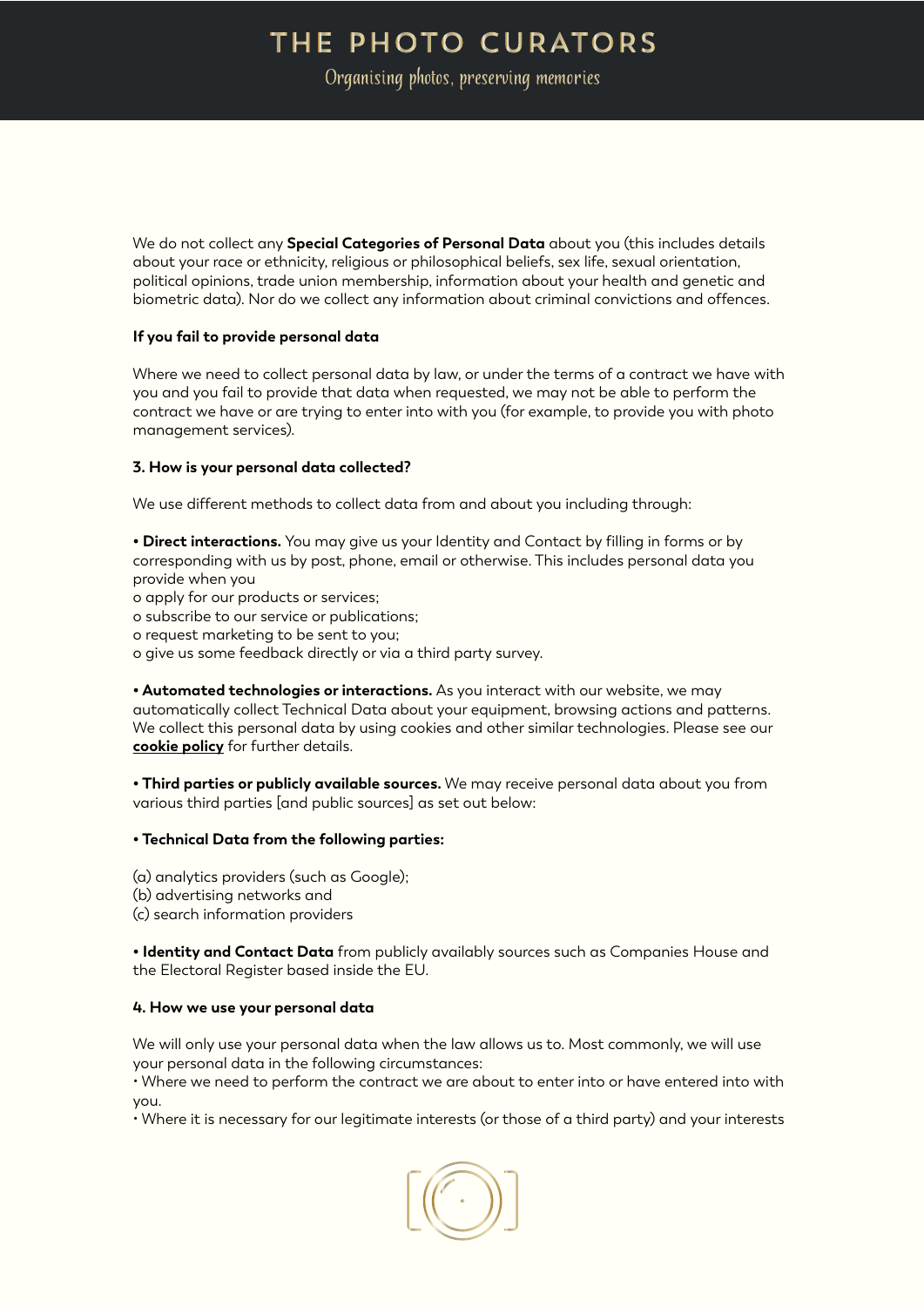Organising photos, preserving memories

and fundamental rights do not override those interests. • Where we need to comply with a legal or regulatory obligation.

Generally we do not rely on consent as a legal basis for processing your personal data other than in relation to sending third party direct marketing communications to you via email or text message. You have the right to withdraw consent to marketing at any time by contacting **organisers@thephotocurators.com**

### **Purposes for which we will use your personal data**

We have set out below, in a table format, a description of all the ways we plan to use your personal data, and which of the legal bases we rely on to do so. We have also identified what our legitimate interests are where appropriate.

Note that we may process your personal data for more than one lawful ground depending on the specific purpose for which we are using your data. Please contact

**organisers@thephotocurators.com** if you need details about the specific legal ground we are relying on to process your personal data where more than one ground has been set out in the table below.

| <b>Purpose/Activity</b>                                                                                                                                                                 | Type of data                                                                              | Lawful basis for processing including<br>basis of legitimate interest                                                                                                                                                                  |
|-----------------------------------------------------------------------------------------------------------------------------------------------------------------------------------------|-------------------------------------------------------------------------------------------|----------------------------------------------------------------------------------------------------------------------------------------------------------------------------------------------------------------------------------------|
| To register you as a new client                                                                                                                                                         | (a) Identity<br>(b) Contact                                                               | Performance of a contract with you                                                                                                                                                                                                     |
| To process and deliver your order<br>including:<br>(a) Manage payments, fees and<br>charges<br>(b) Collect and recover money<br>owed to us                                              | (a) Identity<br>(b) Contact<br>(c) Marketing & communications                             | (a) Performance of a contract with you<br>(b) Necessary for our legitimate<br>interests (to recover debts due to us)                                                                                                                   |
| To manage our relationship with<br>you which will include:<br>(a) Notifying you about changes to<br>our terms or privacy policy<br>(b) Asking you to leave a review or<br>take a survey | (a) Identity<br>(b) Contact<br>(c) Profile<br>(d) Marketing & communications              | (a) Performance of a contract with you<br>(b) Necessary to comply with a legal<br>obligation<br>(c) Necessary for our legitimate<br>interests (to keep our records updated<br>and to study how customers use our<br>products/services) |
| To enable you to partake in a prize<br>draw, competition or complete a<br>survey                                                                                                        | (a) Identity<br>(b) Contact<br>(c) Profile<br>(d) Usage<br>(e) Marketing & communications | (a) Performance of a contract with you<br>(b) Necessary for our legitimate<br>interests (to study how customers use<br>our products/services, to develop them<br>and grow our business)                                                |

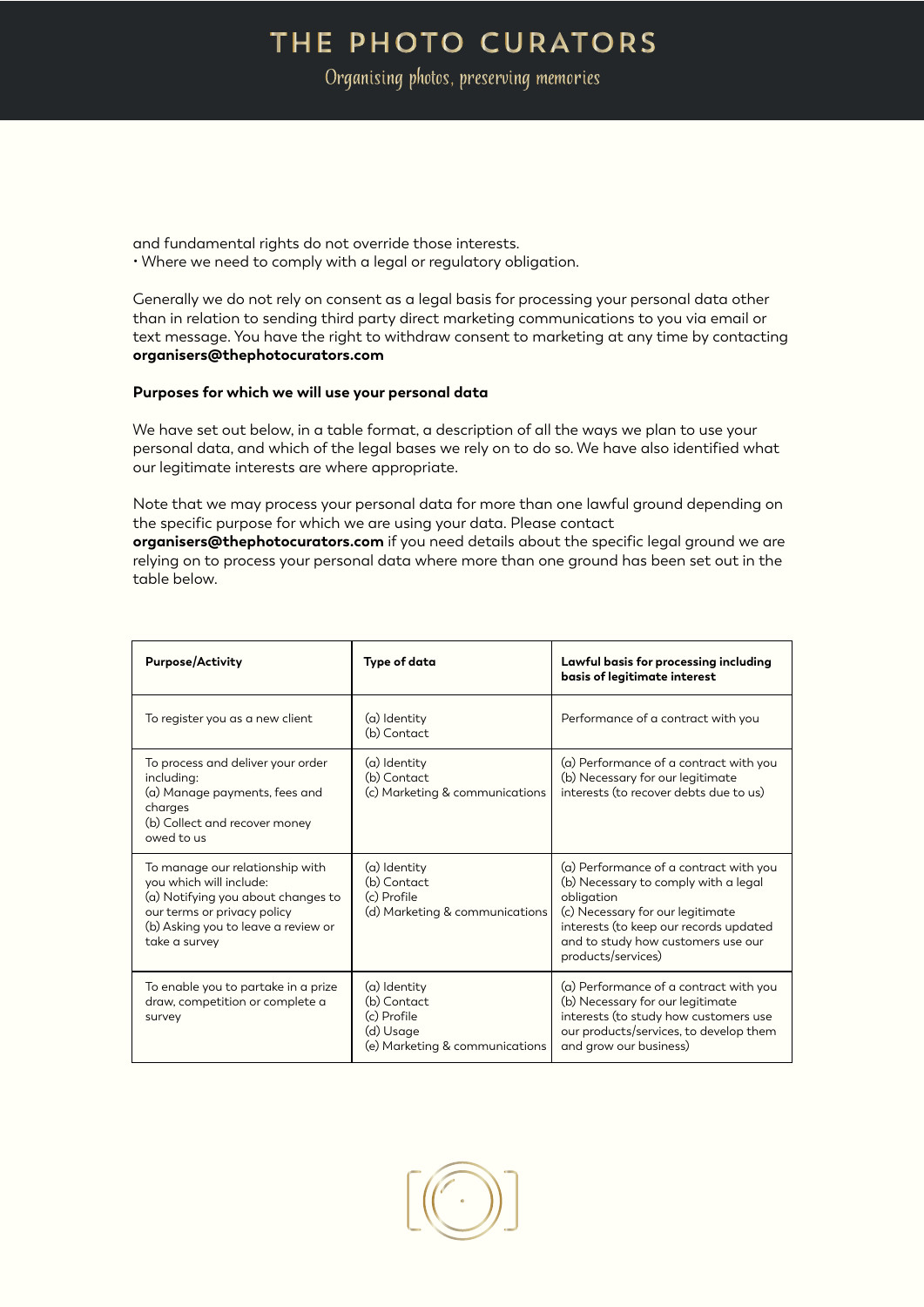Organising photos, preserving memories

| <b>Purpose/Activity</b>                                                                                                                                                                | <b>Type of data</b>                                                                                             | Lawful basis for processing including<br>basis of legitimate interest                                                                                                                                                                                                                                          |
|----------------------------------------------------------------------------------------------------------------------------------------------------------------------------------------|-----------------------------------------------------------------------------------------------------------------|----------------------------------------------------------------------------------------------------------------------------------------------------------------------------------------------------------------------------------------------------------------------------------------------------------------|
| To administer and protect our<br>business and this website<br>(including troubleshooting, data<br>analysis, testing, system<br>maintenance, support, reporting<br>and hosting of data) | (a) Identity<br>(b) Contact<br>(c) Technical                                                                    | (a) Necessary for our legitimate<br>interests (for running our business,<br>provision of administration and IT<br>services, network security, to prevent<br>fraud and in the context of a business<br>reorganisation or group restructuring<br>exercise)<br>(b) Necessary to comply with a legal<br>obligation |
| To deliver relevant website content<br>and advertisements to you and<br>measure or understand the<br>effectiveness of the advertising we<br>serve to you                               | (a) Identity<br>(b) Contact<br>(c) Profile<br>(d) Usage<br>(e) Marketing and<br>Communications<br>(f) Technical | Necessary for our legitimate interests<br>(to study how customers use our<br>products/services, to develop them, to<br>grow our business and to inform our<br>marketing strategy)                                                                                                                              |
| To use data analytics to improve<br>our website, products/services,<br>marketing, customer relationships<br>and experiences                                                            | (a) Technical<br>(b) Usage                                                                                      | Necessary for our legitimate interests<br>(to define types of customers for our<br>products and services, to keep our<br>website updated and relevant, to<br>develop our business and to inform our<br>marketing strategy)                                                                                     |
| To make suggestions and<br>recommendations to you about<br>goods or services that may be of<br>interest to you                                                                         | (a) Identity<br>(b) Contact<br>(c) Technical<br>(d) Usage<br>(e) Profile                                        | Necessary for our legitimate interests<br>(to develop our products/services and<br>grow our business)                                                                                                                                                                                                          |

# **Marketing**

We strive to provide you with choices regarding certain personal data uses, particularly around marketing and advertising.

### **Promotional offers from us**

We may use your Identity, Contact, Technical, Usage and Profile Data to form a view on what we think you may want or need, or what may be of interest to you. This is how we decide which products, services and offers may be relevant for you (we call this marketing). You will receive marketing communications from us if you have requested information from us or purchased goods or services from us and, in each case, you have not opted out of receiving that marketing.

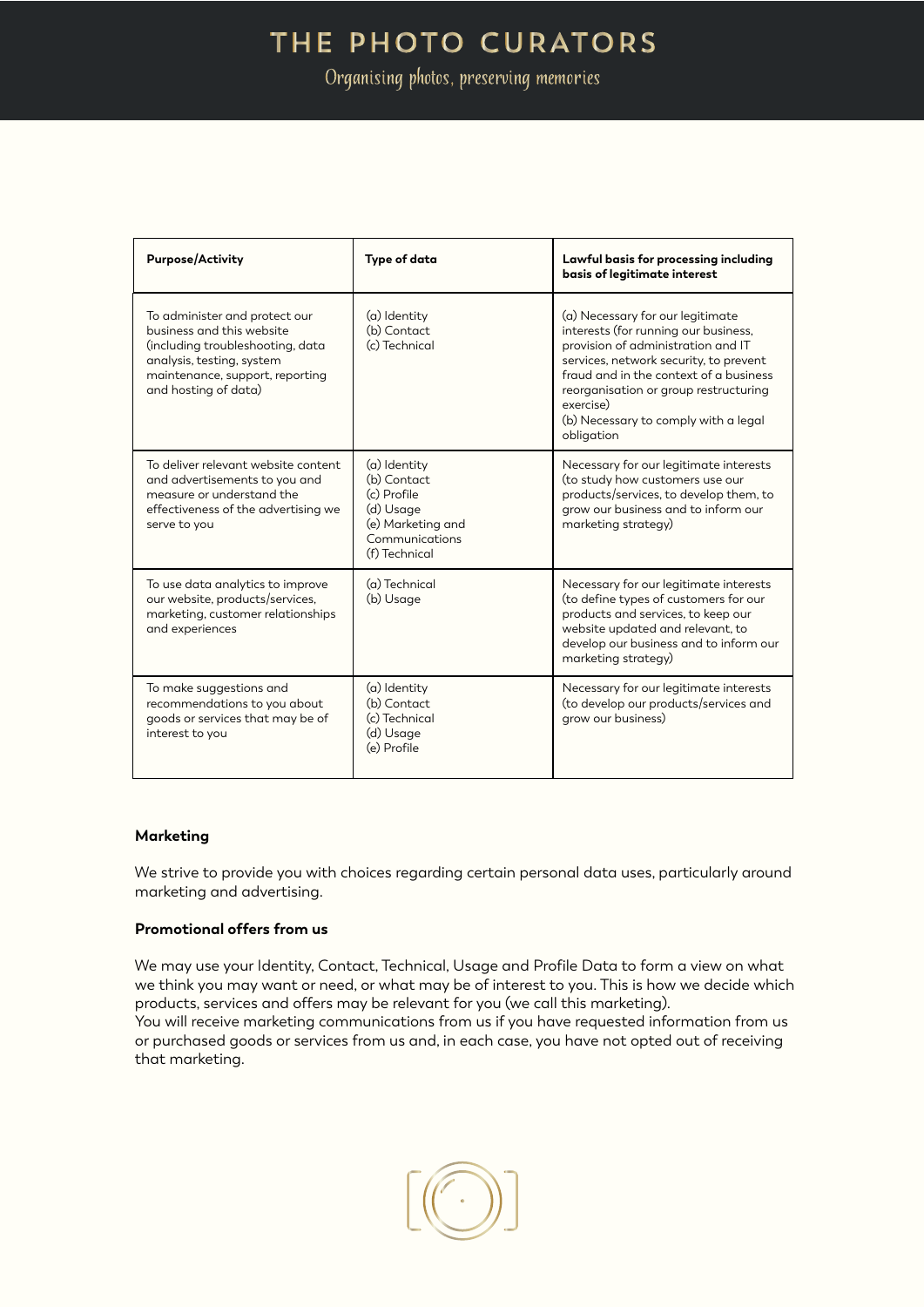Organising photos, preserving memories

#### **Third-party marketing**

We will get your express opt-in consent before we share your personal data with any company outside the Company.

### **Opting out**

You can ask us to stop sending you marketing messages at any time by contacting **organisers@thephotocurators.com**.

Where you opt out of receiving these marketing messages, this will not apply to personal data provided to us as a result of a product/service transaction.

### **Change of purpose**

We will only use your personal data for the purposes for which we collected it, unless we reasonably consider that we need to use it for another reason and that reason is compatible with the original purpose. If you wish to get an explanation as to how the processing for the new purpose is compatible with the original purpose, please contact **organisers@thephotocurators.com**

If we need to use your personal data for an unrelated purpose, we will notify you and we will explain the legal basis which allows us to do so.

Please note that we may process your personal data without your knowledge or consent, in compliance with the above rules, where this is required or permitted by law.

#### **5. Disclosures of your personal data**

We may have to share your personal data with the parties set out below for the purposes set out in the table in paragraph 4 above.

- Service providers who provide it and system administration services.
- Professional advisers including lawyers, bankers, auditors and insurers.
- Government bodies that require us to report processing activities.
- Third parties to whom we sell, transfer or merge parts of our business or our assets.

• Third parties to whom we may choose to sell, transfer, or merge parts of our business or our assets. Alternatively, we may seek to acquire other businesses or merge with them. If a change happens to our business, then the new owners may use your personal data in the same way as set out in this privacy notice.

• We require all third parties to respect the security of your personal data and to treat it in accordance with the law. We do not allow our third-party service providers to use your personal data for their own purposes and only permit them to process your personal data for specified purposes and in accordance with our instructions.

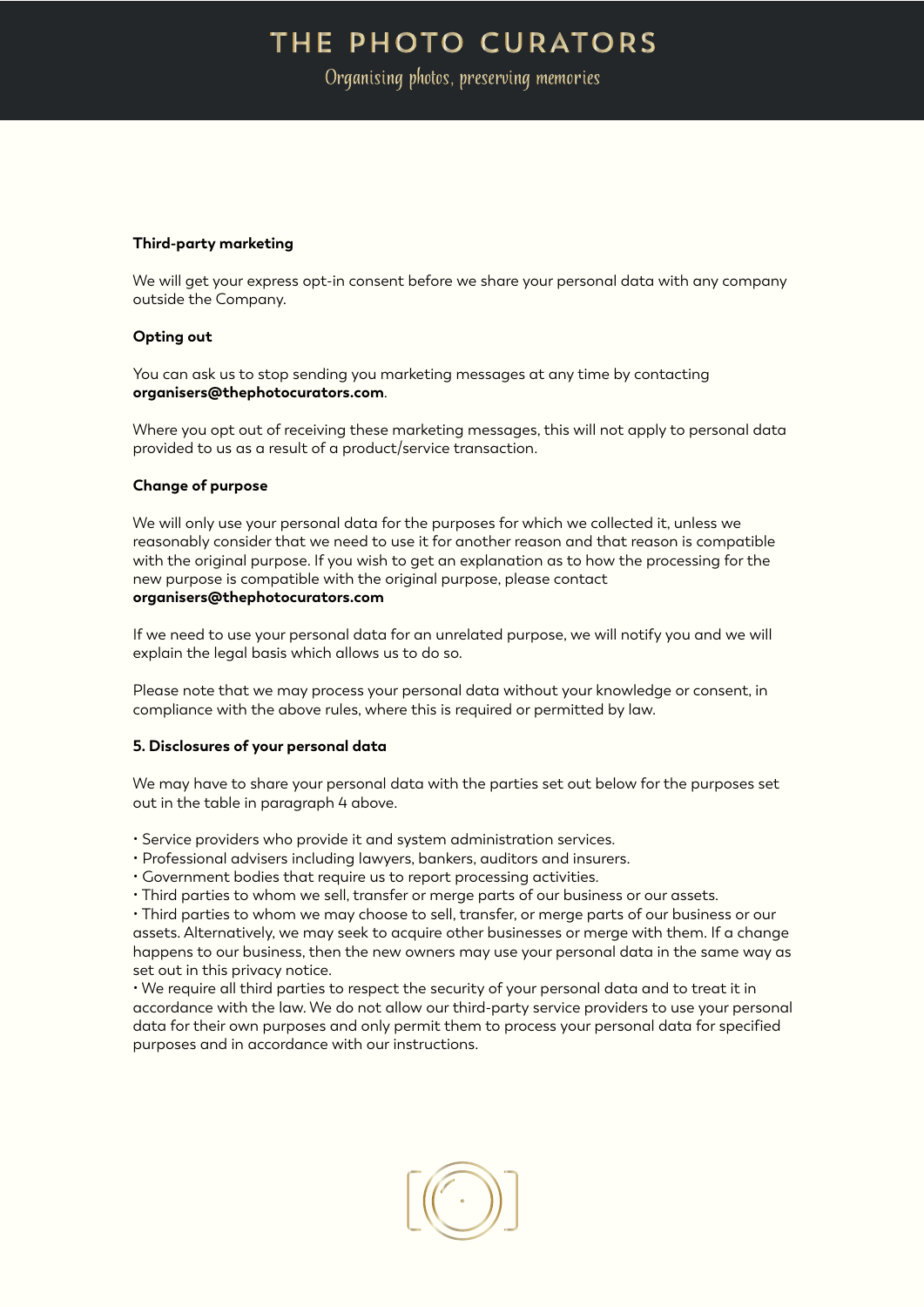Organising photos, preserving memories

### **6. International transfers**

Countries outside of the European Economic Area (EEA) do not always offer the same levels of protection to your personal data, so European law has prohibited transfers of personal data outside of the EEA unless the transfer meets certain criteria.

Some of our third parties service providers are based outside the European Economic Area (EEA) so their processing of your personal data will involve a transfer of data outside the EEA. Whenever we transfer your personal data out of the EEA, we do our best to ensure a similar degree of security of data by ensuring at least one of the following safeguards is in place: We will only transfer your personal data to countries that the European Commission have approved as providing an adequate level of protection for personal data; or

Where we use certain service providers, we may use specific contracts or codes of conduct or certification mechanisms approved by the European Commission which give personal data the same protection it has in Europe; or

If we use US-based providers that are part of EU-US Privacy Shield, we may transfer data to them, as they have equivalent safeguards in place.

If none of the above safeguards is available, we may request your explicit consent to the specific transfer. You will have the right to withdraw this consent at any time.

# **7. Data security**

We have put in place appropriate security measures to prevent your personal data from being accidentally lost, used or accessed in an unauthorised way, altered or disclosed. In addition, we limit access to your personal data to those employees, agents, contractors and other third parties who have a business need to know. They will only process your personal data on our instructions and they are subject to a duty of confidentiality.

We have put in place procedures to deal with any suspected personal data breach and will notify you and any applicable regulator of a breach where we are legally required to do so.

#### **8. Data retention**

#### **How long will you use my personal data for?**

We will only retain your personal data for as long as necessary to fulfil the purposes we collected it for, including for the purposes of satisfying any legal, accounting, or reporting requirements.

To determine the appropriate retention period for personal data, we consider the amount, nature, and sensitivity of the personal data, the potential risk of harm from unauthorised use or disclosure of your personal data, the purposes for which we process your personal data and whether we can achieve those purposes through other means, and the applicable legal requirements.

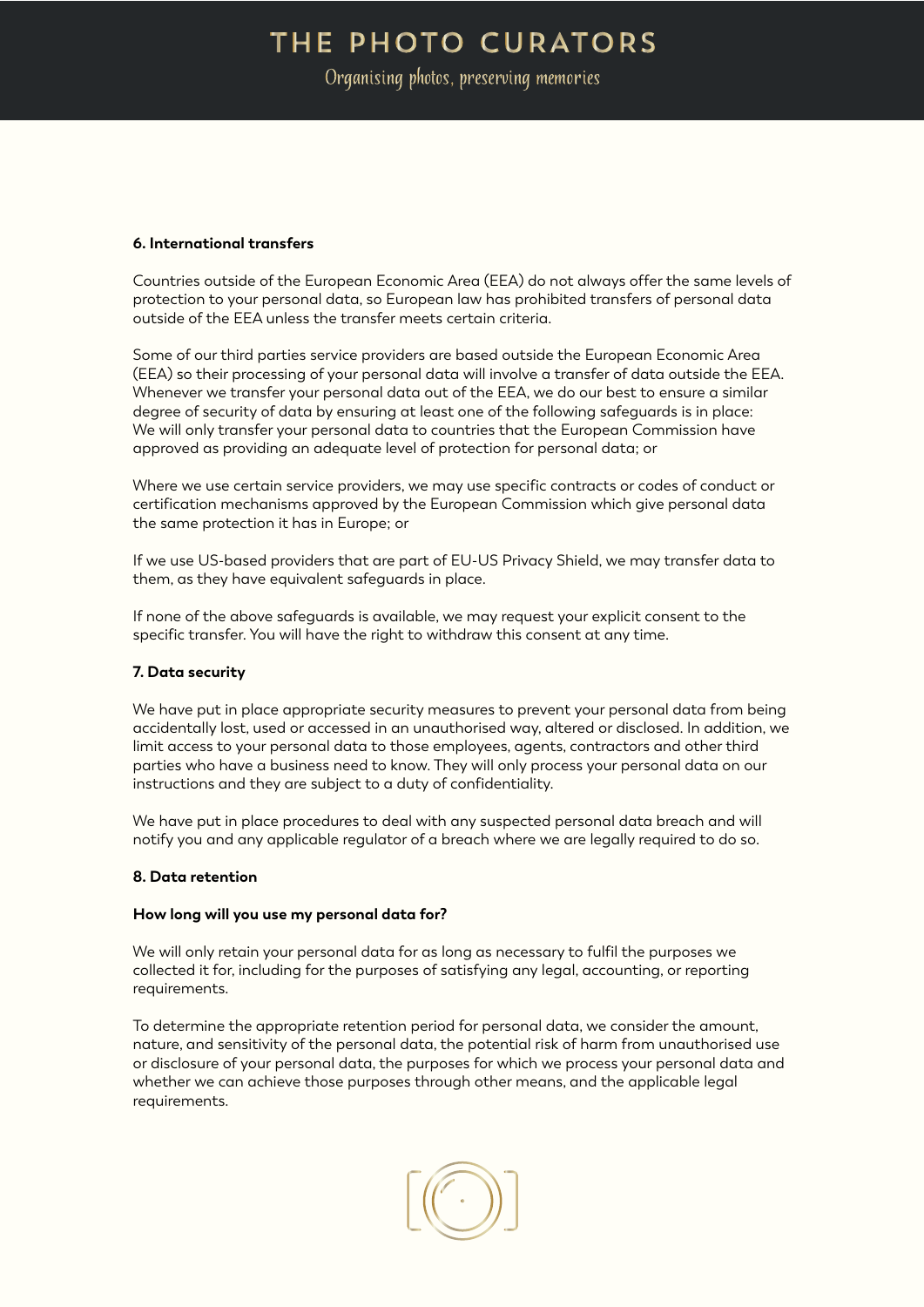Organising photos, preserving memories

### **9. Your legal rights**

Under certain circumstances, you have rights under data protection laws in relation to your personal data. Please click on the links below to find out more about these rights:

Under data protection laws you have rights in relation to your personal data that include the right to request access, correction, erasure, restriction, transfer, to object to processing, to portability of data and (where the lawful ground of processing is consent) to withdraw consent.

You can see more about these rights at: [https://ico.org.uk/for-organisations/guide-to-the-general-data-protection-regulation-gdpr/indi](https://ico.org.uk/for-organisations/guide-to-the-general-data-protection-regulation-gdpr/individual-rights/) vidual-rights/

If you wish to exercise any of the rights set out above, please contact Sarah Macnaught at **organisers@thephotocurators.com**

#### **No fee usually required**

You will not have to pay a fee to access your personal data (or to exercise any of the other rights). However, we may charge a reasonable fee if your request is clearly unfounded, repetitive or excessive. Alternatively, we may refuse to comply with your request in these circumstances.

#### **What we may need from you**

We may need to request specific information from you to help us confirm your identity and ensure your right to access your personal data (or to exercise any of your other rights). This is a security measure to ensure that personal data is not disclosed to any person who has no right to receive it. We may also contact you to ask you for further information in relation to your request to speed up our response.

#### **Time limit to respond**

We try to respond to all legitimate requests within one month. Occasionally it may take us longer than a month if your request is particularly complex or you have made a number of requests. In this case, we will notify you and keep you updated.

# **10. Third Party Links**

This website may include links to third-party websites, plug-ins and applications. Clicking on those links or enabling those connections may allow third parties to collect or share data about you. We do not control these third-party websites and are not responsible for their privacy statements. When you leave our website, we encourage you to read the privacy notice of every website you visit.

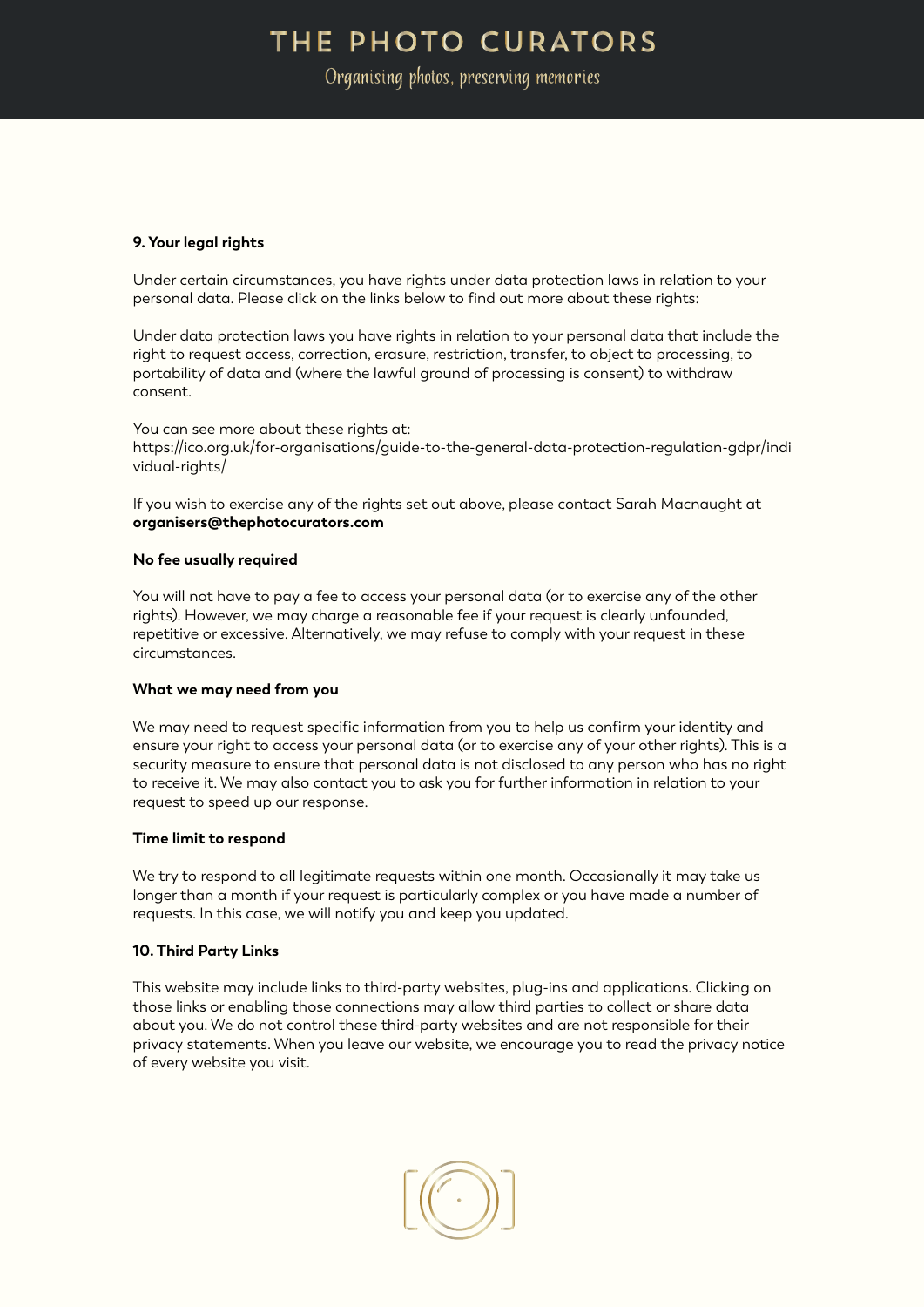Organising photos, preserving memories

#### **11. Cookies**

You can set your browser to refuse all or some browser cookies, or to alert you when websites set or access cookies. If you disable or refuse cookies, please note that some parts of this website may become inaccessible or not function properly. For more information about the cookies we use, please scroll down to read our **[Cookie Policy](#page-10-0)**.

#### **Glossary**

#### **LAWFUL BASIS**

**Legitimate Interest** means the interest of our business in conducting and managing our business to enable us to give you the best service/product and the best and most secure experience. We make sure we consider and balance any potential impact on you (both positive and negative) and your rights before we process your personal data for our legitimate interests. We do not use your personal data for activities where our interests are overridden by the impact on you (unless we have your consent or are otherwise required or permitted to by law). You can obtain further information about how we assess our legitimate interests against any potential impact on you in respect of specific activities by contacting organisers@thephotocurators.com.

**Performance of Contract** means processing your data where it is necessary for the performance of a contract to which you are a party or to take steps at your request before entering into such a contract.

**Comply with a legal or regulatory obligation** means processing your personal data where it is necessary for compliance with a legal or regulatory obligation that we are subject to.

#### **THIRD PARTIES**

**Service providers** based in the UK who provide IT and system administration services.

**Professional advisers** acting as processors or joint controllers including lawyers, bankers, auditors and insurers based in the UK who provide consultancy, banking, legal, insurance and accounting services.

**HM Revenue & Customs**, regulators and other authorities acting as processors or joint controllers based in the United Kingdom who require reporting of processing activities in certain circumstances.

#### **YOUR LEGAL RIGHTS**

You have the right to:

**Request access** to your personal data (commonly known as a "data subject access request"). This enables you to receive a copy of the personal data we hold about you and to check that we are lawfully processing it.

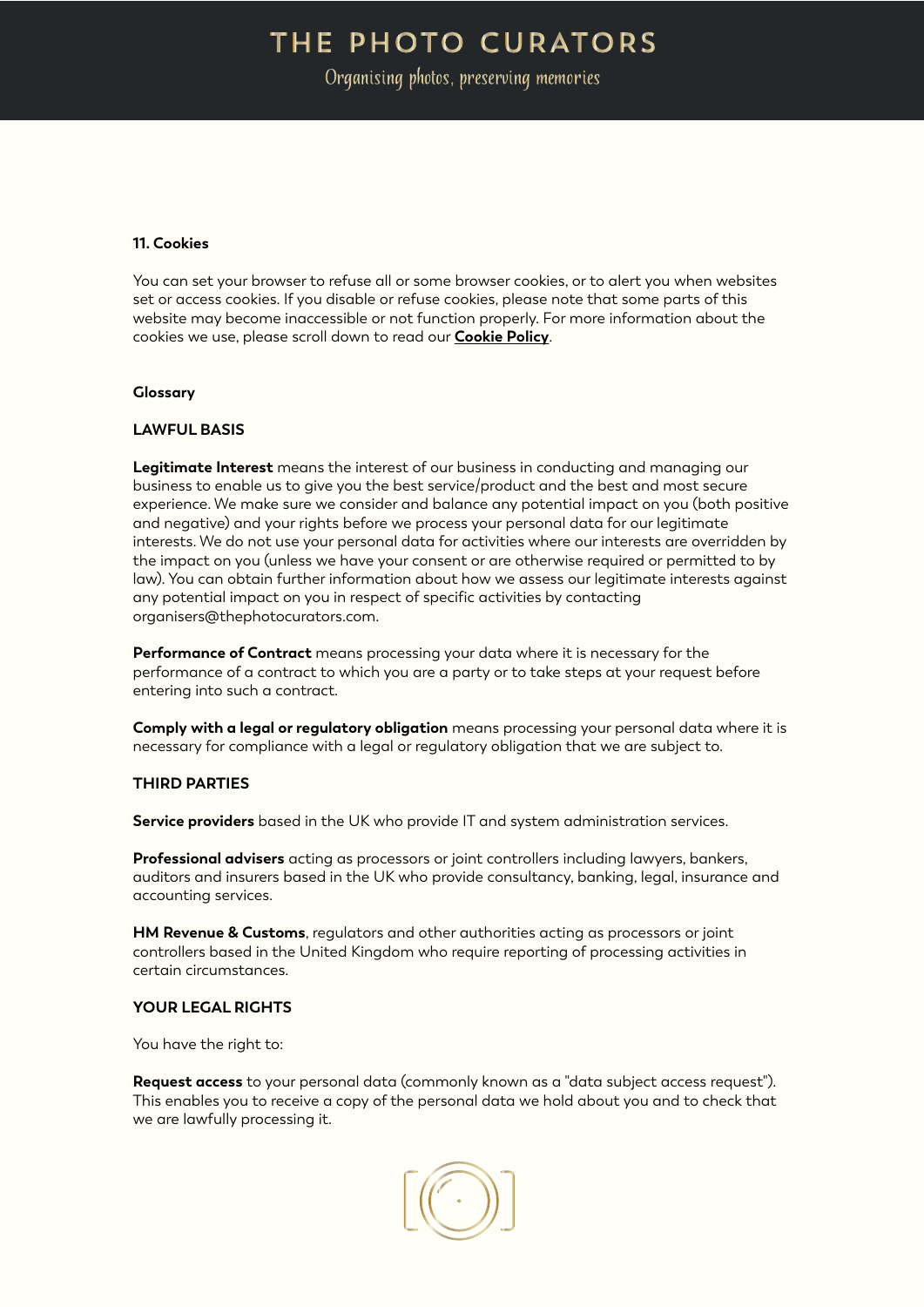Organising photos, preserving memories

**Request correction** of the personal data that we hold about you. This enables you to have any incomplete or inaccurate data we hold about you corrected, though we may need to verify the accuracy of the new data you provide to us.

**Request erasure** of your personal data. This enables you to ask us to delete or remove personal data where there is no good reason for us continuing to process it. You also have the right to ask us to delete or remove your personal data where you have successfully exercised your right to object to processing (see below), where we may have processed your information unlawfully or where we are required to erase your personal data to comply with local law. Note, however, that we may not always be able to comply with your request of erasure for specific legal reasons which will be notified to you, if applicable, at the time of your request.

**Object to processing** of your personal data where we are relying on a legitimate interest (or those of a third party) and there is something about your particular situation which makes you want to object to processing on this ground as you feel it impacts on your fundamental rights and freedoms. You also have the right to object where we are processing your personal data for direct marketing purposes. In some cases, we may demonstrate that we have compelling legitimate grounds to process your information which override your rights and freedoms.

**Request restriction of processing** of your personal data. This enables you to ask us to suspend the processing of your personal data in the following scenarios: (a) if you want us to establish the data's accuracy; (b) where our use of the data is unlawful but you do not want us to erase it; (c) where you need us to hold the data even if we no longer require it as you need it to establish, exercise or defend legal claims; or (d) you have objected to our use of your data but we need to verify whether we have overriding legitimate grounds to use it.

**Request the transfer** of your personal data to you or to a third party. We will provide to you, or a third party you have chosen, your personal data in a structured, commonly used, machine-readable format. Note that this right only applies to automated information which you initially provided consent for us to use or where we used the information to perform a contract with you.

**Withdraw consent at any time** where we are relying on consent to process your personal data. However, this will not affect the lawfulness of any processing carried out before you withdraw your consent. If you withdraw your consent, we may not be able to provide certain products or services to you. We will advise you if this is the case at the time you withdraw your consent.

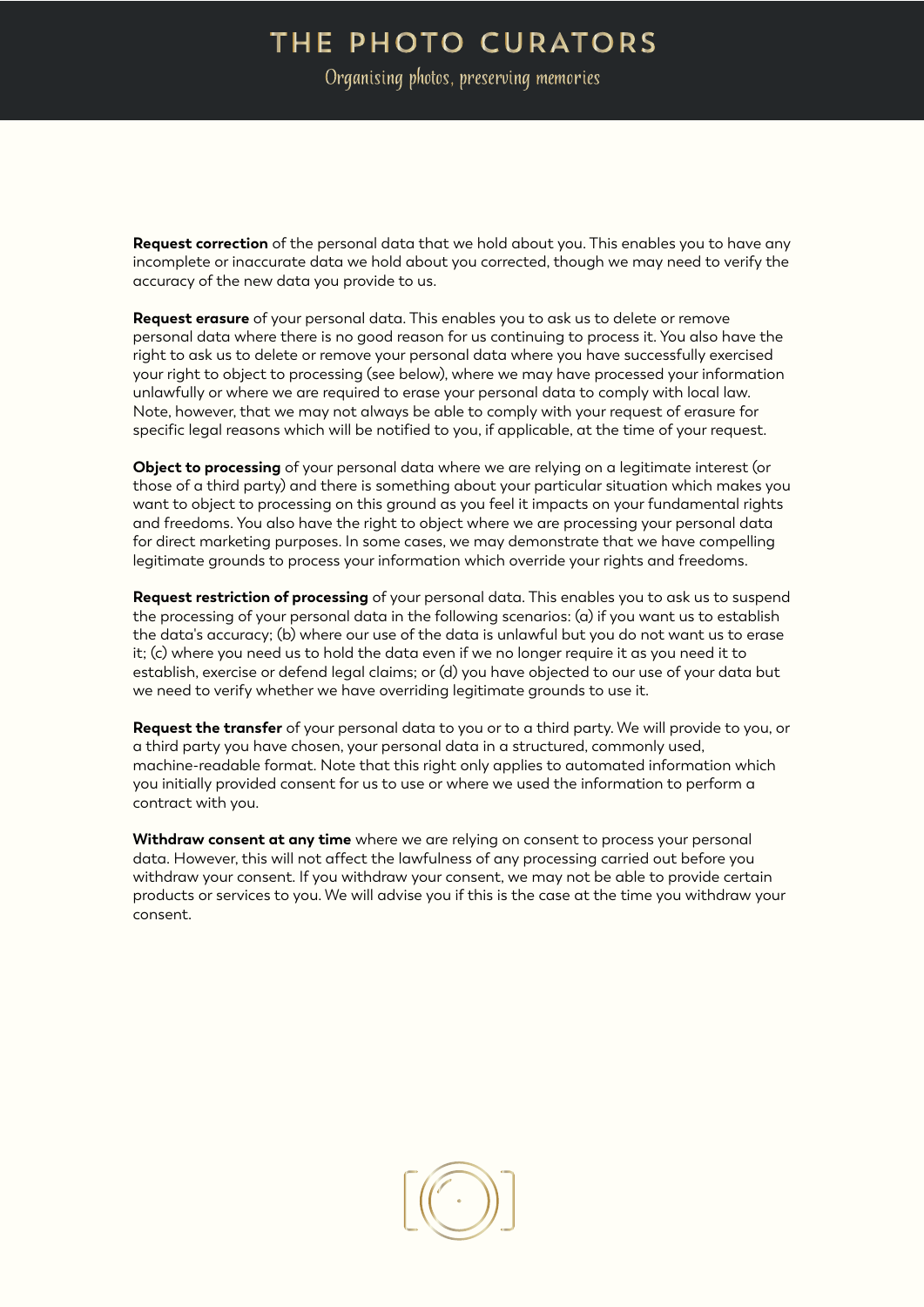<span id="page-10-0"></span>Organising photos, preserving memories

# **COOKIE POLICY**

#### **What is a cookie?**

A "cookie" is a piece of information that is stored on your computer's hard drive and which records how you move your way around a website so that, when you revisit that website, it can present tailored options based on the information stored about your last visit. Cookies can also be used to analyse traffic and for advertising and marketing purposes.

Cookies are used by nearly all websites and do not harm your system.

If you want to check or change what types of cookies you accept, this can usually be altered within your browser settings. You can block cookies at any time by activating the setting on your browser that allows you to refuse the setting of all or some cookies. However, if you use your browser settings to block all cookies (including essential cookies) you may not be able to access all or parts of our site

### **How do we use cookies?**

We use cookies to track your use of our website. This enables us to understand how you use the site and track any patterns with regards how you are using our website. This helps us to develop and improve our website as well as products and / or services in response to what you might need or want.

#### **Cookies are either:**

**Session cookies:** these are only stored on your computer during your web session and are automatically deleted when you close your browser – they usually store an anonymous session ID allowing you to browse a website without having to log in to each page but they do not collect any personal data from your computer; or

**Persistent cookies:** a persistent cookie is stored as a file on your computer and it remains there when you close your web browser. The cookie can be read by the website that created it when you visit that website again. [We use persistent cookies for Google Analytics.]

# **Cookies can also be categorised as follows:**

**Strictly necessary cookies:** These cookies are essential to enable you to use the website effectively, such as when buying a product and / or service, and therefore cannot be turned off. Without these cookies, the services available to you on our website cannot be provided. These cookies do not gather information about you that could be used for marketing or remembering where you have been on the internet.